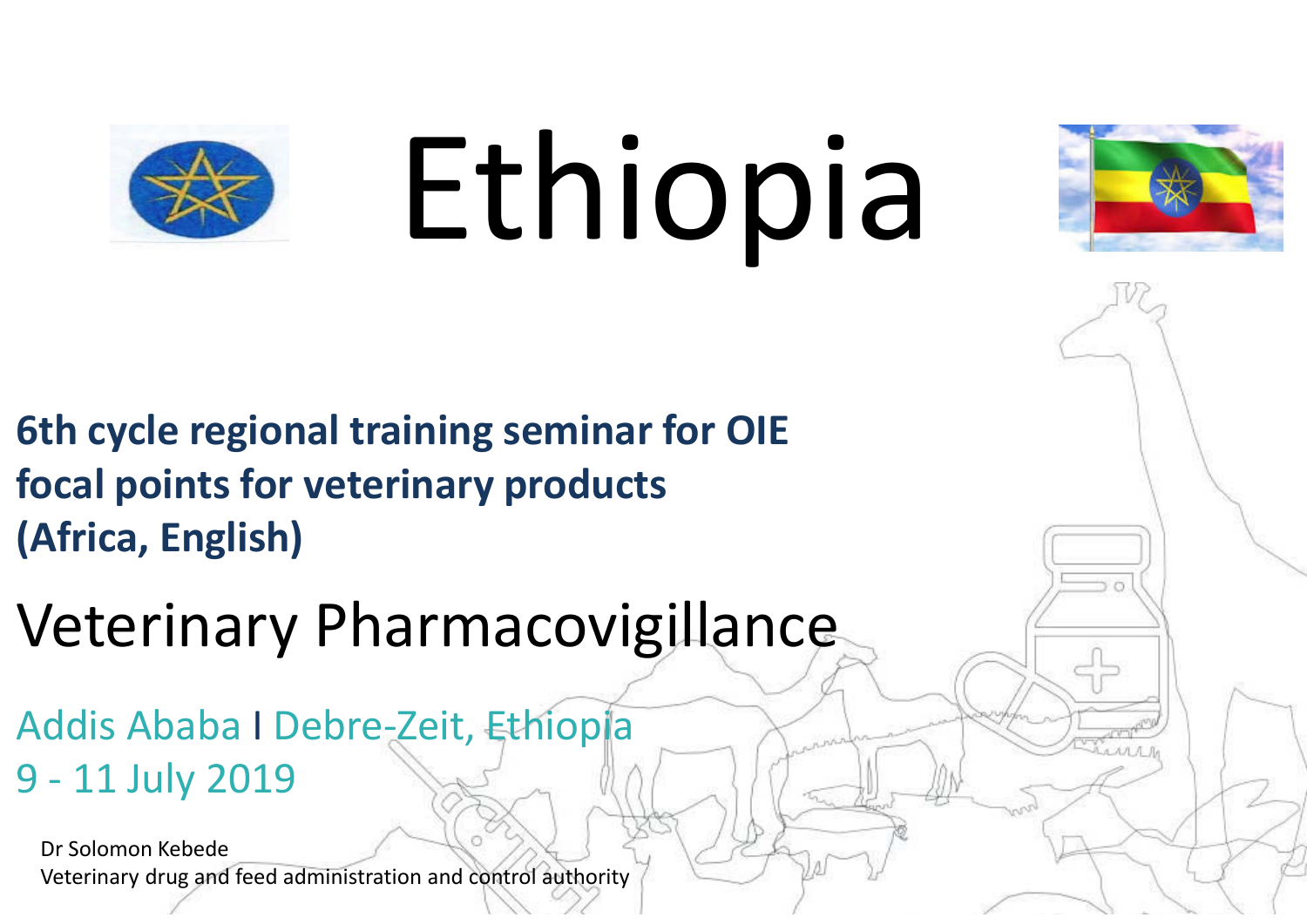# **What is Pharmacovigilance?**

• Pharmacovigilance of veterinary drugs can be defined as the detection and investigation of the effects of the use of veterinary drugs

• The **scope** of veterinary pharmacovigilance is mainly the safety and efficacy in animals and safety in people.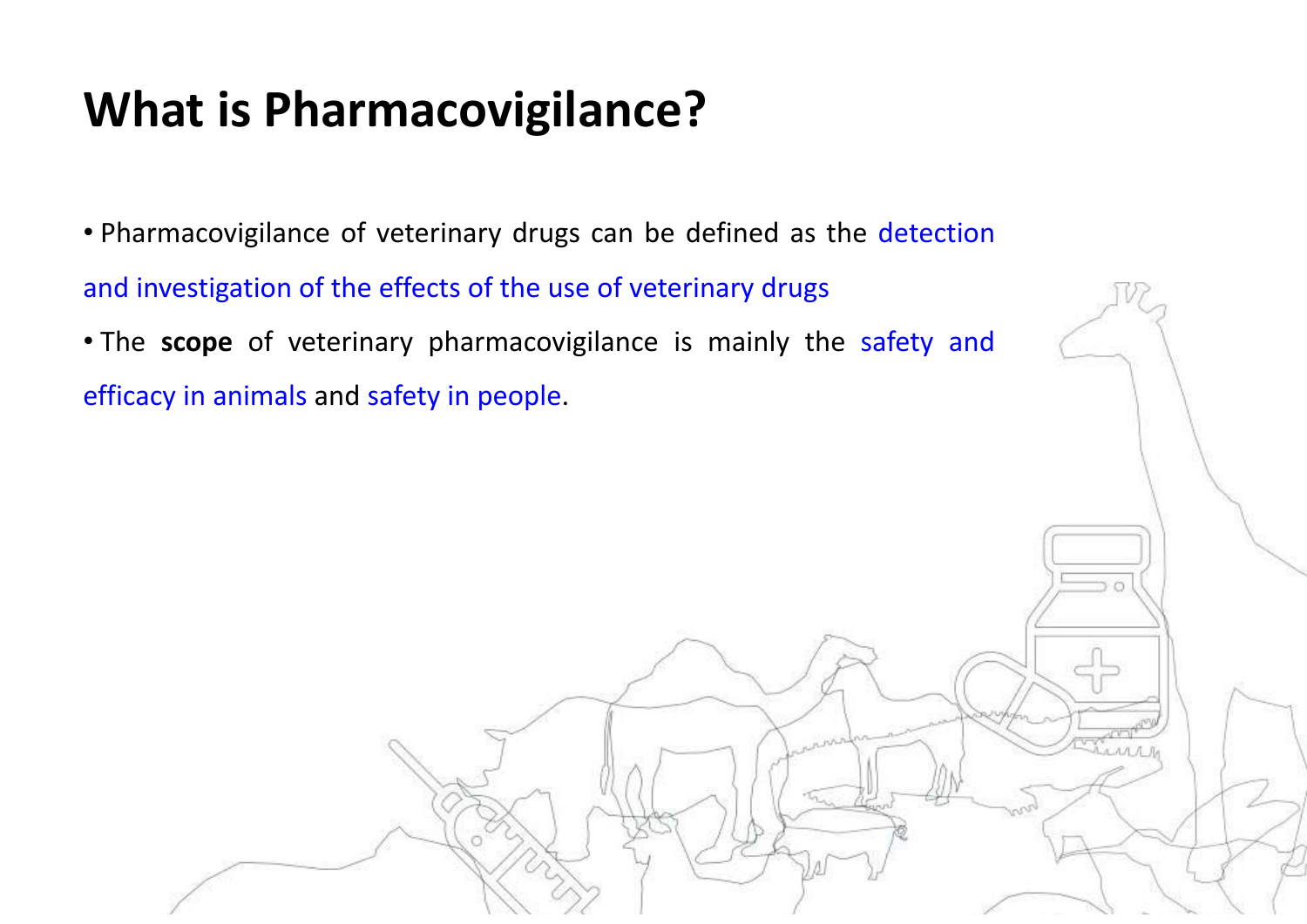# **Terminologies**

• **An adverse event (AE)** is any observation in animals, that

AAA A

is unfavorable and unintended

- Eg. suspected lack of expected efficacy
- Noxious reactions in animal or humans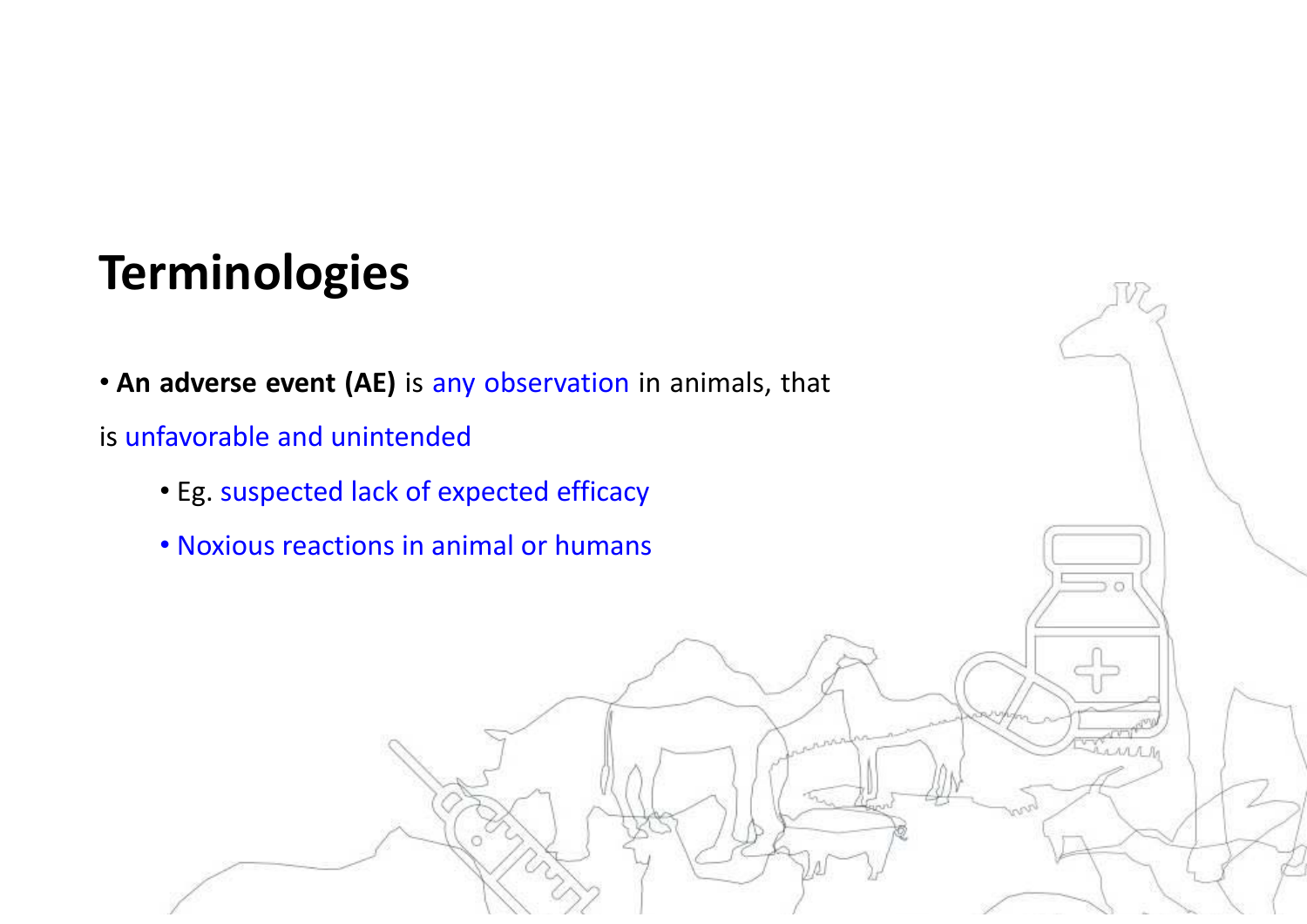# Terminologies cont.

•**Adverse reaction** is defined as <sup>a</sup> noxious and unintended response to <sup>a</sup> veterinary drug at doses normally used in animals

•**Serious adverse event** is any adverse event which results in:

•death

•life-threatening

•persistent or significant disability/incapacity

•congenital anomaly or birth defect.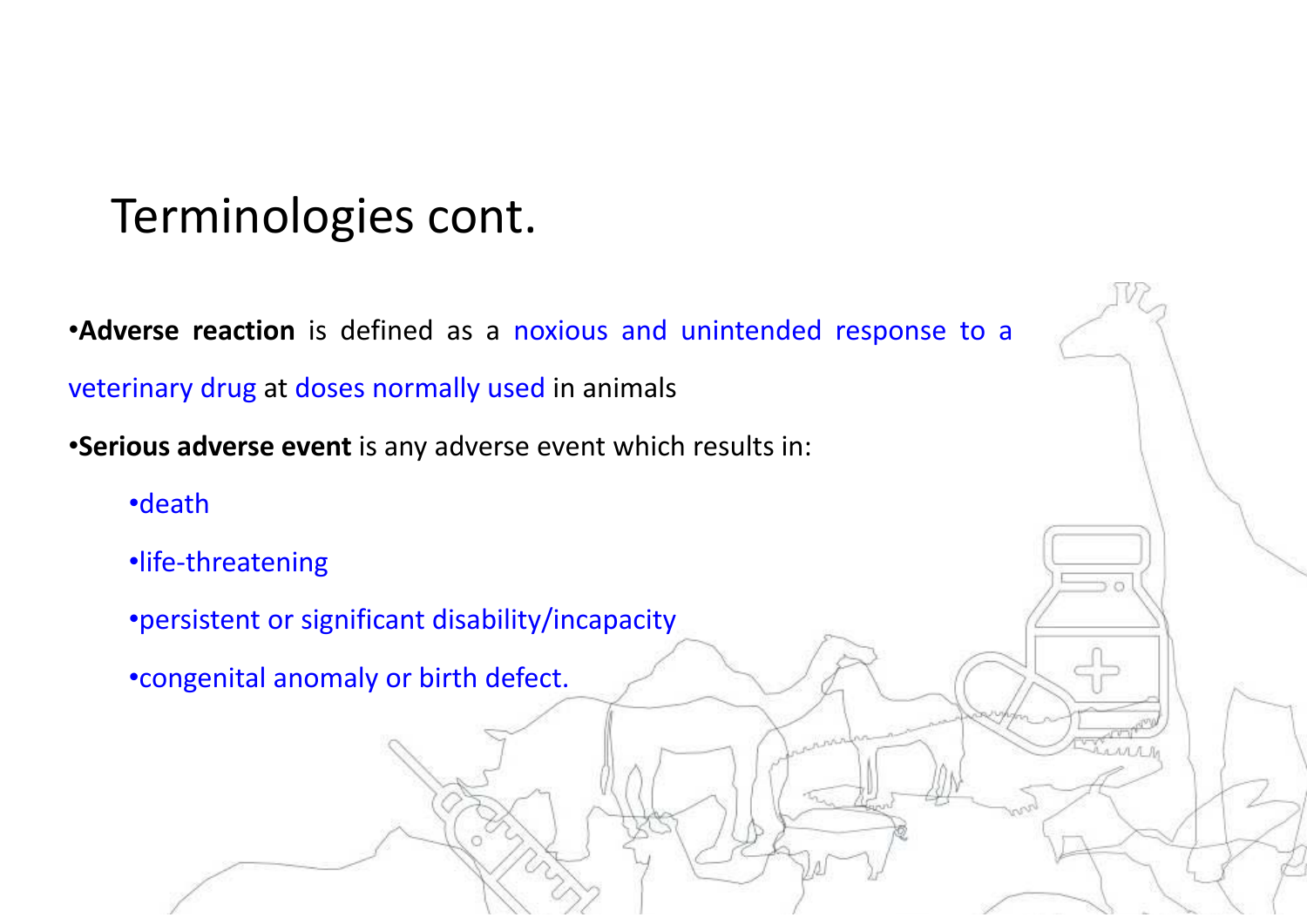#### Terminologies cont.

**Unexpected adverse event** is an adverse event of which the nature, severity or outcome is not consistent with approved labeling

**Product quality defect** is quality problem of products with suspected contamination, questionable stability, defective components, poor packaging and labeling and therapeutic failure.

**Marketing Authorisation Holder** (MAH): the commercial party who, according to the Authority is responsible for the pharmacovigilance of the veterinary medicinal product.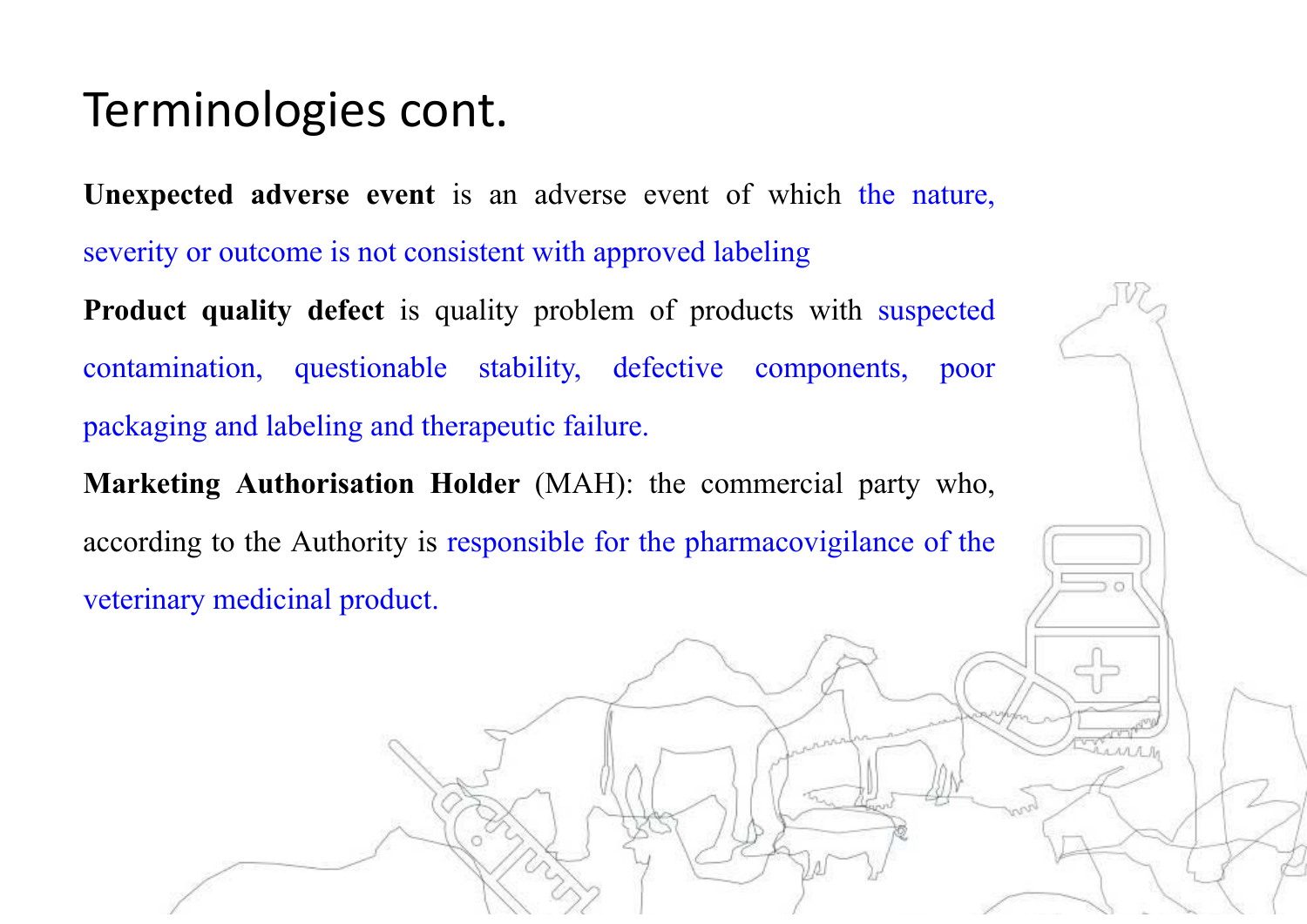# **Why is Pharmacovigilance important?**

•It is important to continually monitor the safety and efficacy of <sup>a</sup> drug after it is granted market authorization.

•The information collected allows the on-going assessment of the benefitrisk of the veterinary drug in relation to its target population and throughout its life-cycle.

•The existence of <sup>a</sup> reliable pharmacovigilance system

- supports the benefit-risk assessment approach to licensing, and
- **avoids** the drawbacks of <sup>a</sup> zero risk approach.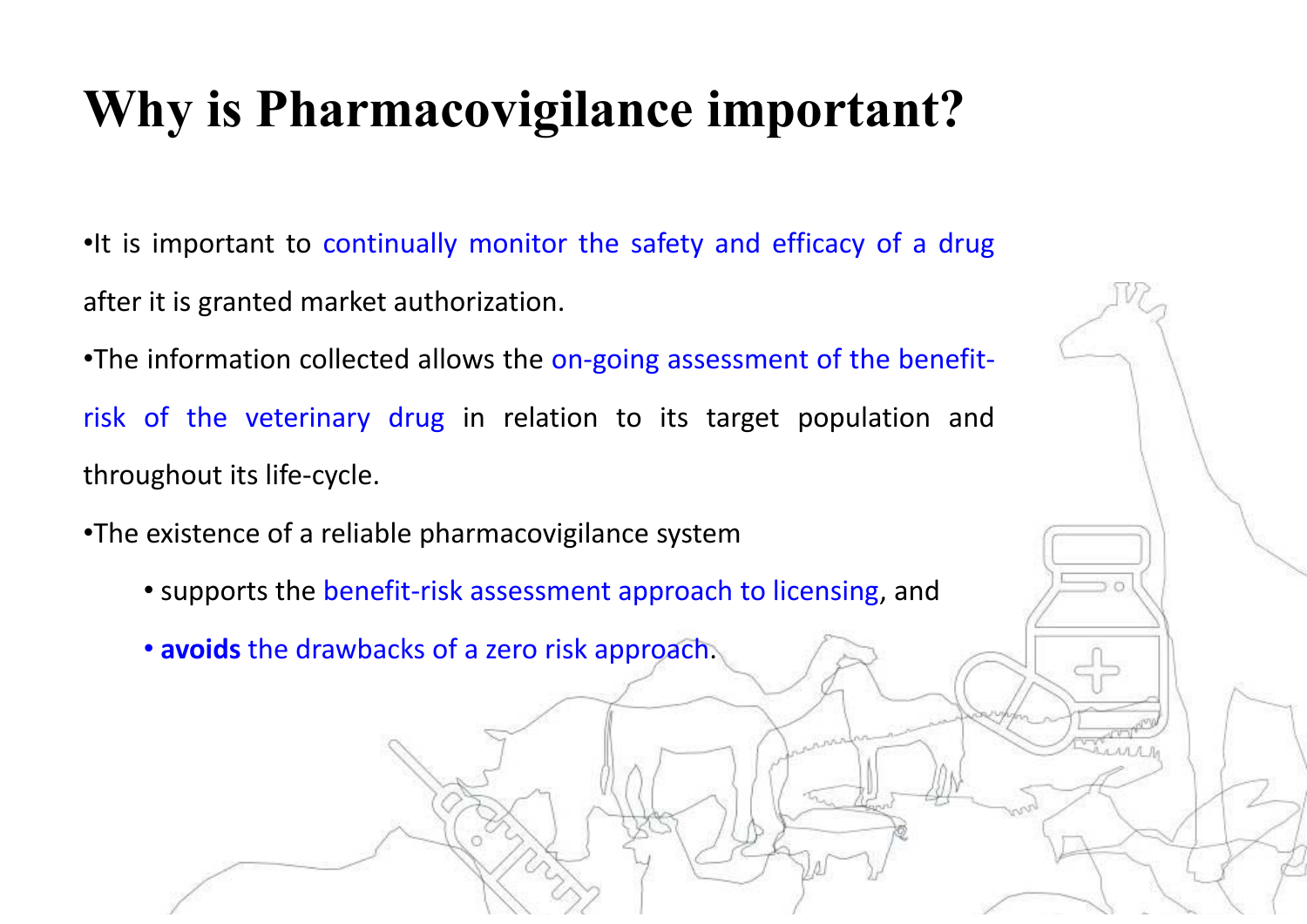#### **Why is Pharmacovigilance important? Contd**

• Information on safety and efficacy of a veterinary drug once it is marketed is limited to premarketing evaluation, clinical trials and other factors •Therefore, premarketing safety evaluation of veterinary drugs at the time of registration is **inherently limited** due to the following three reasons: •The animal population in clinical trials is very selective and limited •The duration of clinical trial is too short. •Differences between countries which lead to variation in patient factors, variation in drug utilization , variation in drug manufacturing processes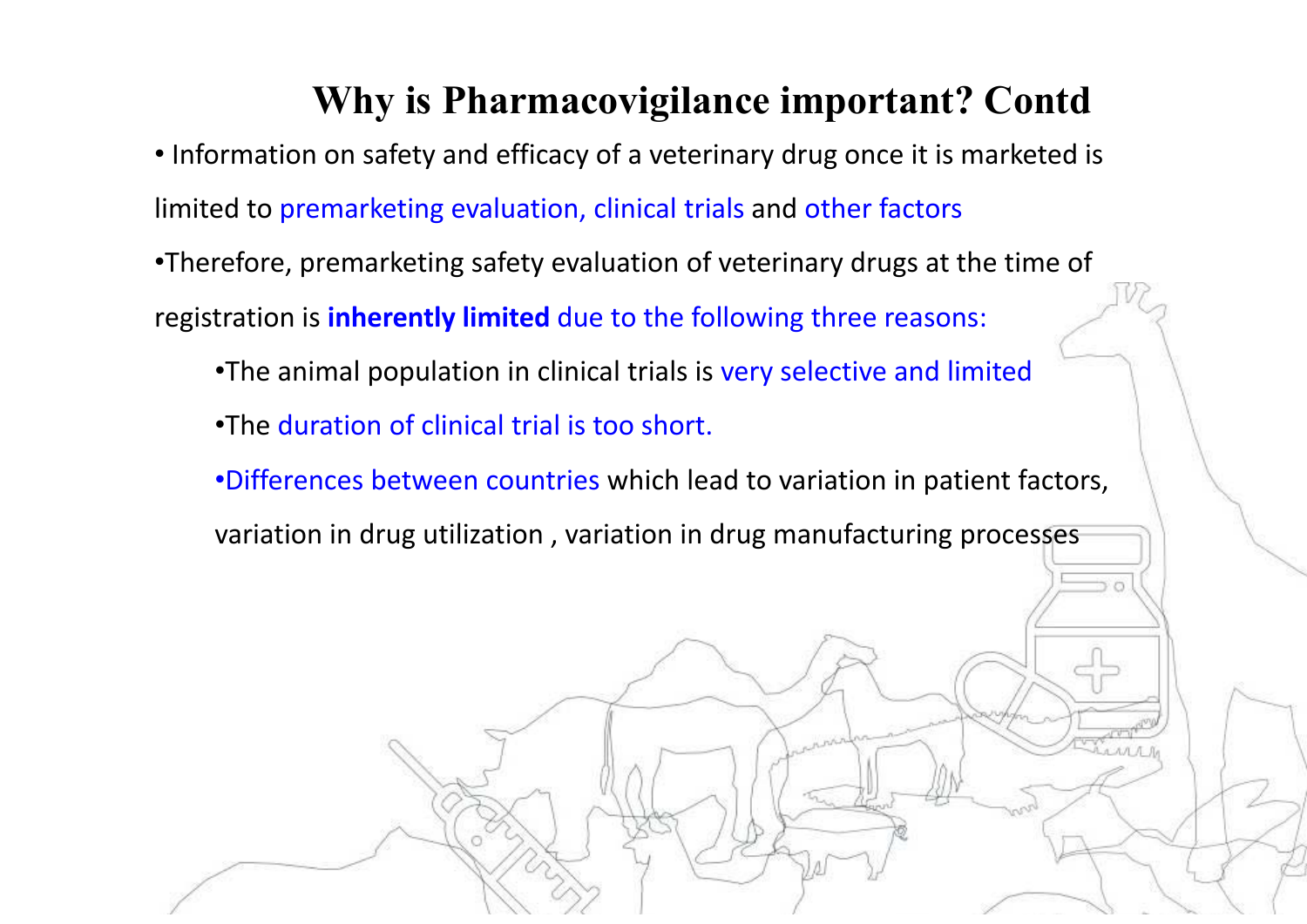# **Aims of pharmacovigilance**

- Early detection of unknown safety problems
- Detection of unexpected therapeutic benefits
- Detection of increases in frequency known adverse effect
- Identification of risk factors
- Quantifying risks
- Preventing patients from being affected unnecessarily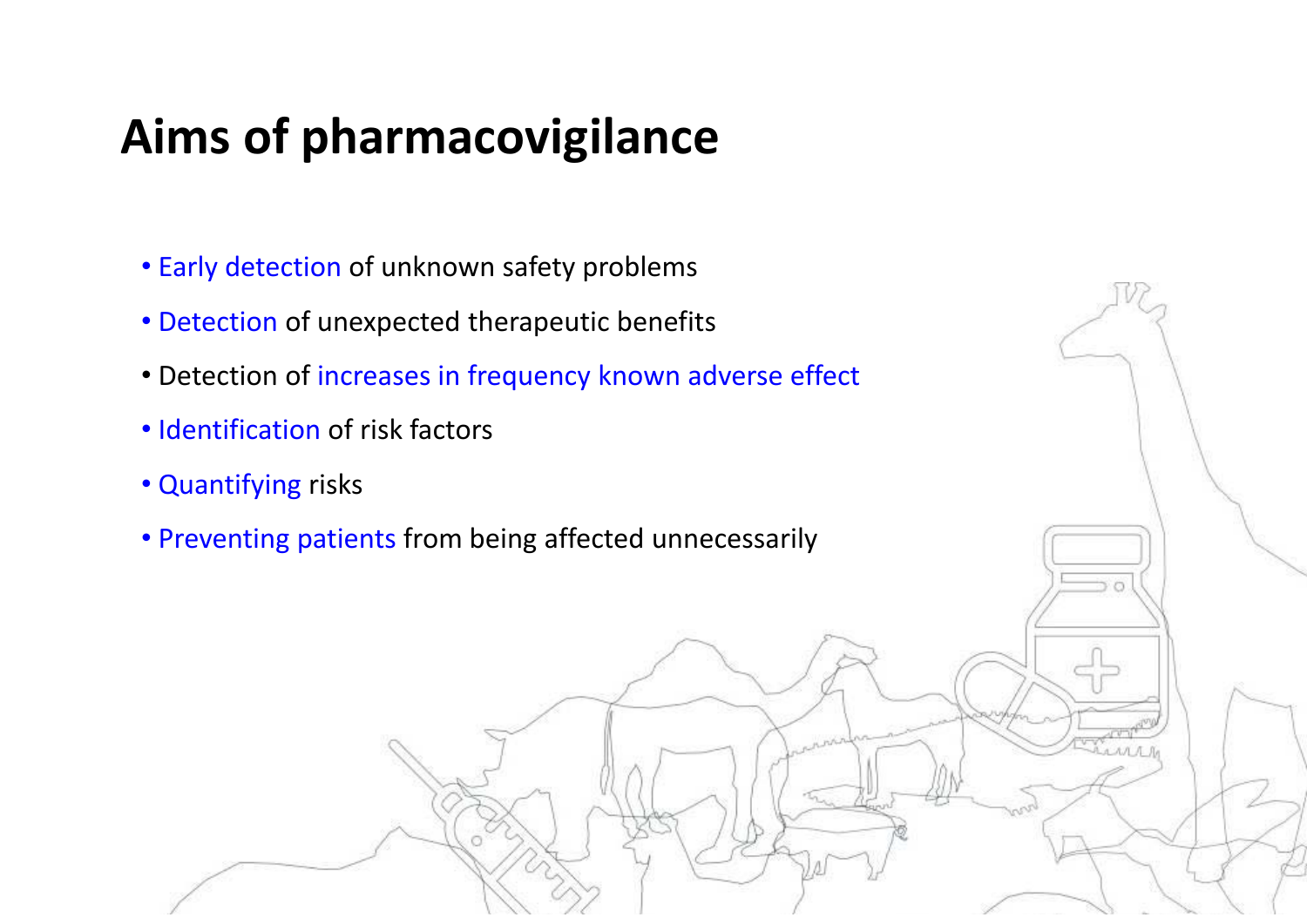# **How do we monitor ADEs ?**

Two basic methodsPassive surveillance •Spontaneous/voluntary reporting system

#### Active surveillance

- •Post-Marketing Surveillance (PMS)
- •prescription event monitoring
- •cohort studies
- •intensive /targeted hospital monitoring
- •case control studies
- •record linkage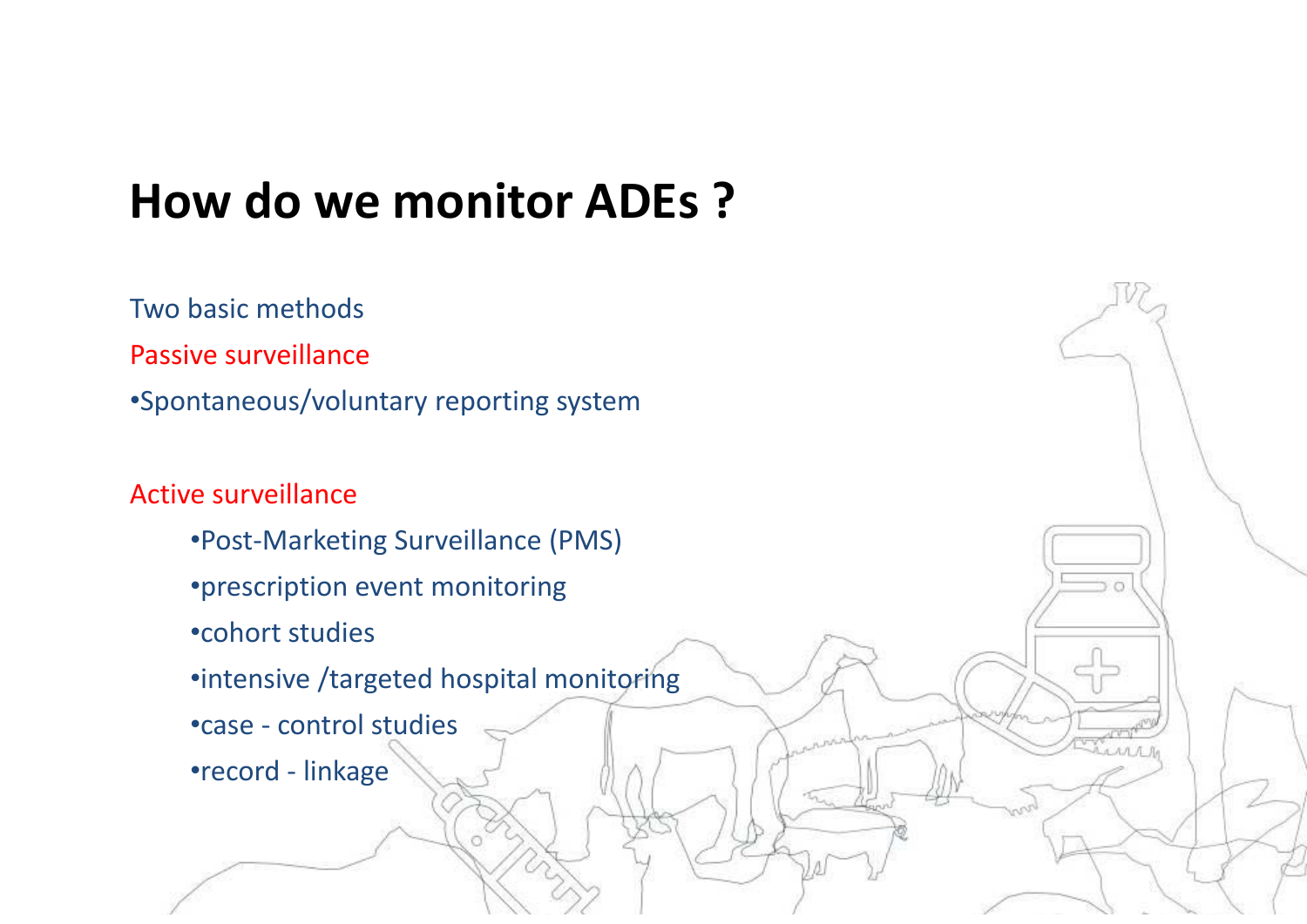# **Legal Mandate**

#### **Proclamation 728/2011 Article 7**

• The Authority shall carry out post marketing surveillance with a view to assessing the resulted benefit and damage of registered veterinary drugs. • The use of a veterinary drug shall be banned and its registration shall be suspended or revoked where, the findings of <sup>a</sup> post marketing surveillance

proves that:

- a) it lacks the expected safety, efficacy or quality for the intended use;
- b) its risk outweighs its benefit; or
- c) its withdrawal period and residue in the treated animal does not comply with national or international requirements.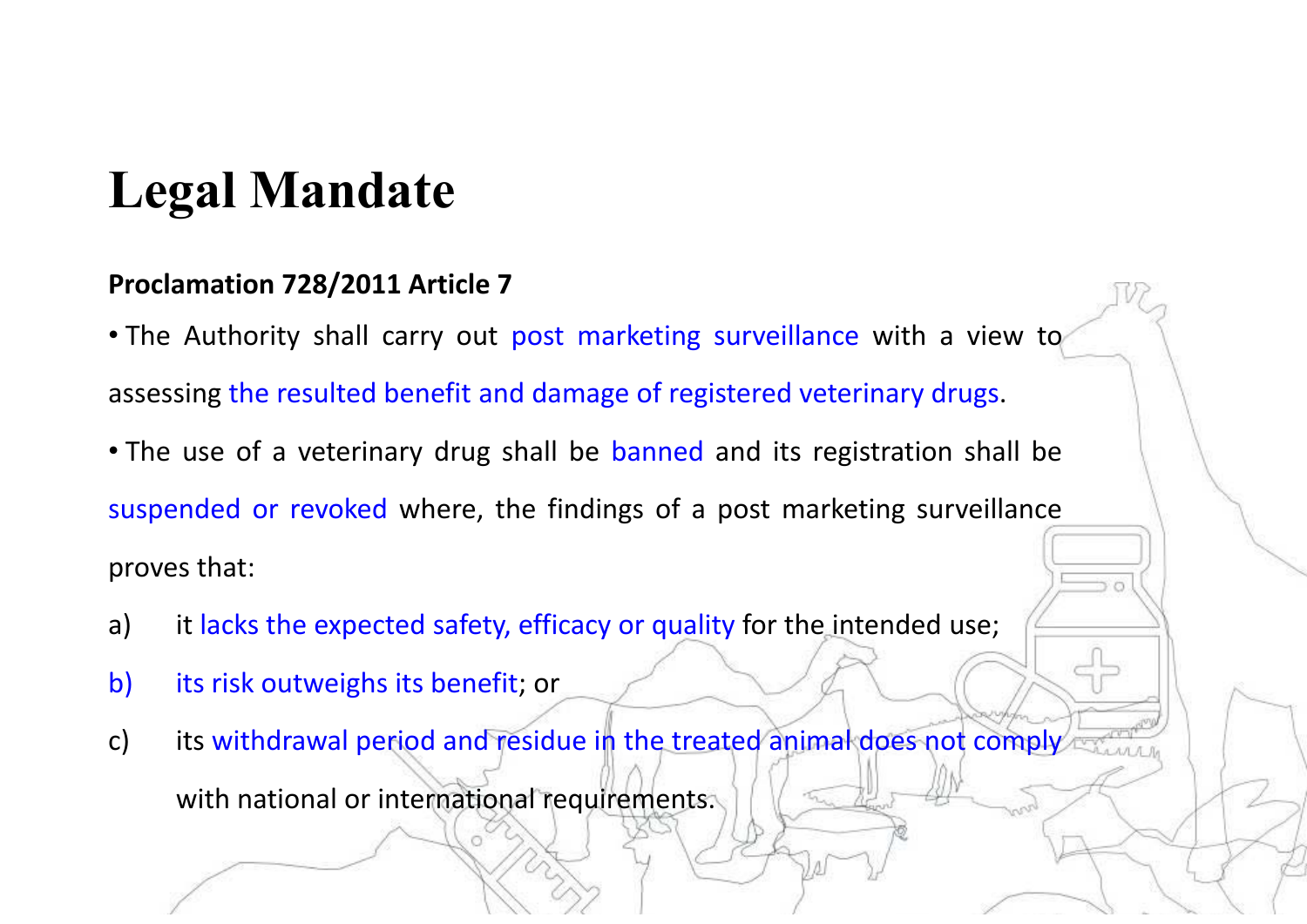# **Reporting of ADE Basic Principles of Efficient ADE Reporting**

•Report the adverse event immediately after it occurs •If possible, take the decision to report while the patient animal is still with you, which gives <sup>a</sup> chance to reporter to clear any ambiguity by re-

questioning owner or examining the patient animal

•Think about any other factors which may contribute in causing the event such as:

•other prescribed drugs,

•self-medication,

•herbal products, feed, chemicals,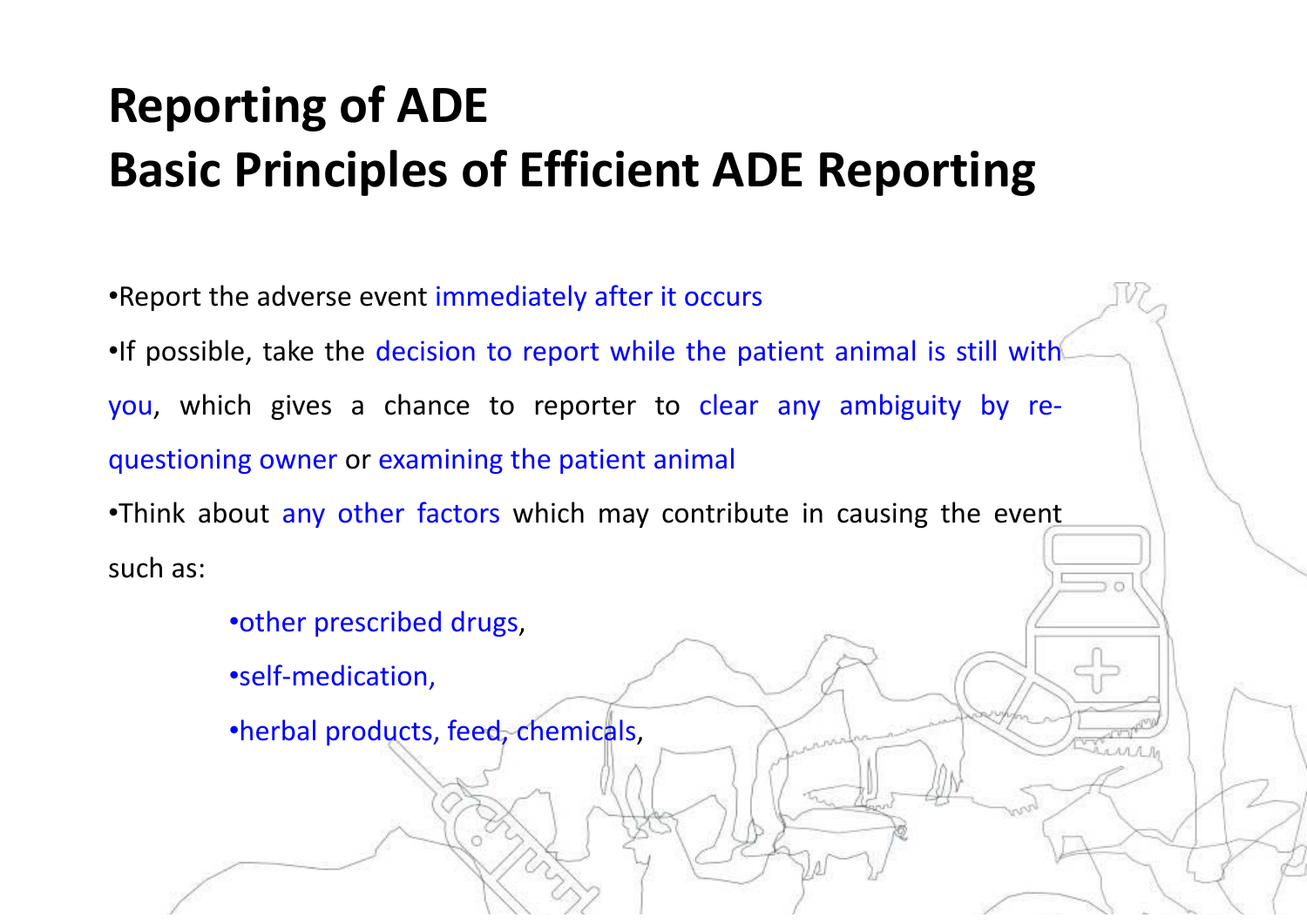# Principles…

•All reports must have the following four data elements

- •An identifiable patient animal(s)
- •A suspected adverse effect
- •A named suspected drug (s)
- •An identifiable reporter
- •Always write legibly.

•One animal or one human being, or <sup>a</sup> medically appropriate group exhibiting similar clinical signs should be included in a single report.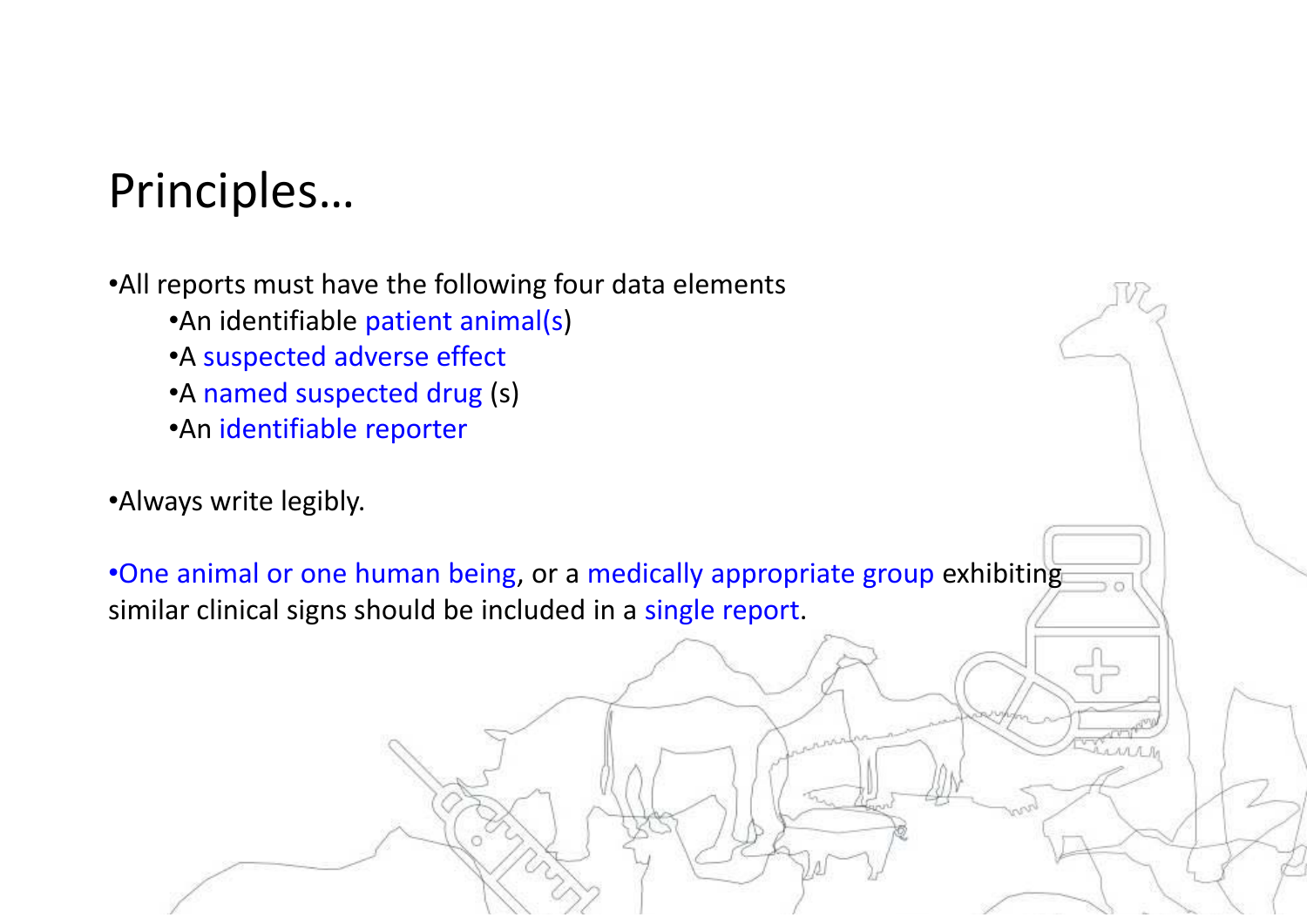# **Components of an ADE Report**

•Animal information •Adverse event description •Suspected drug(s) •Information about the reporter

AAA A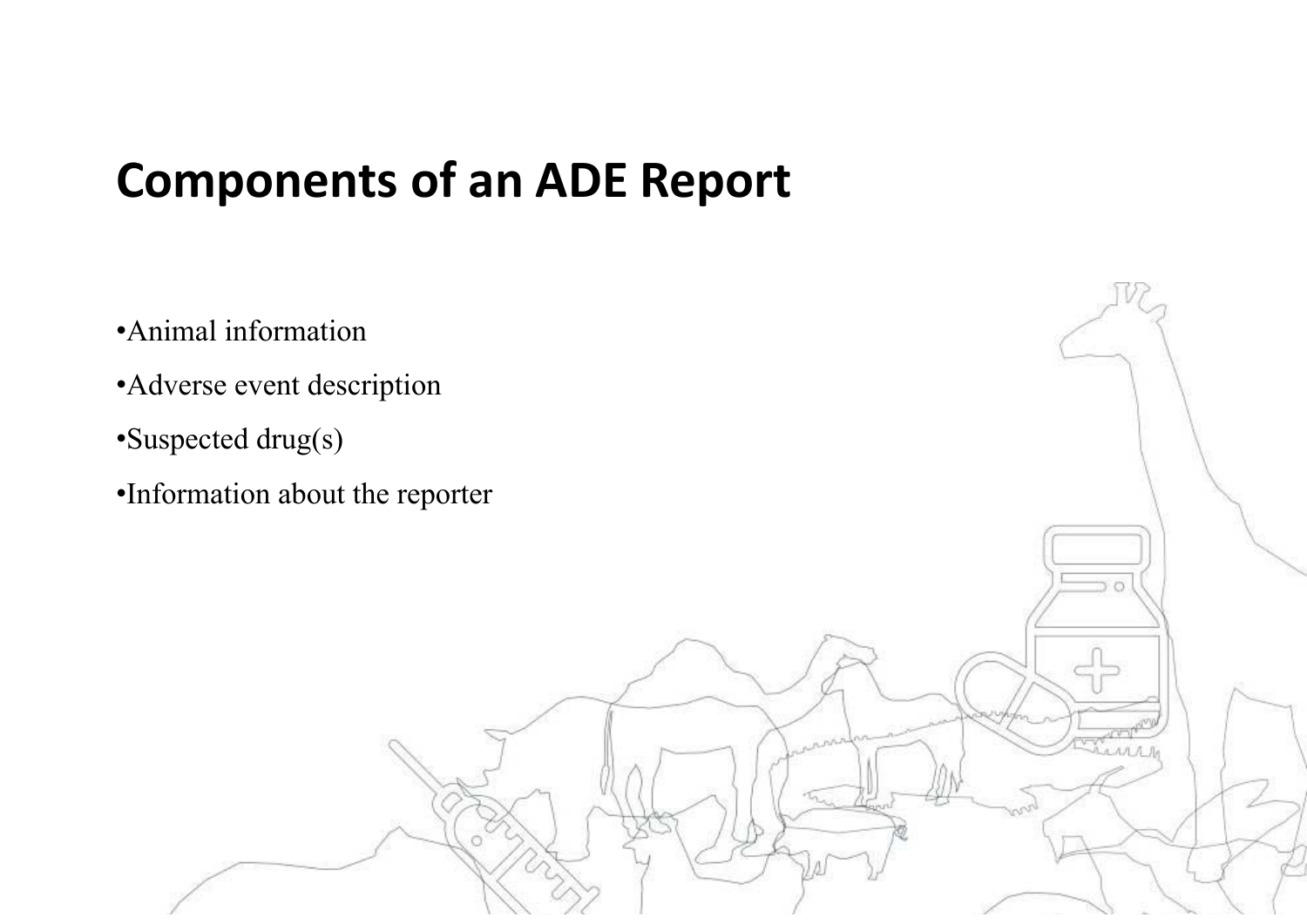# **Who Should Report**

•All animal health professionals

•Animal health institutions using veterinary drugs (government and private veterinary clinics, veterinary pharmacies, and research and education institutions)

•Marketing Authorization Holders (manufacturers and/or local agents)

•Animal owners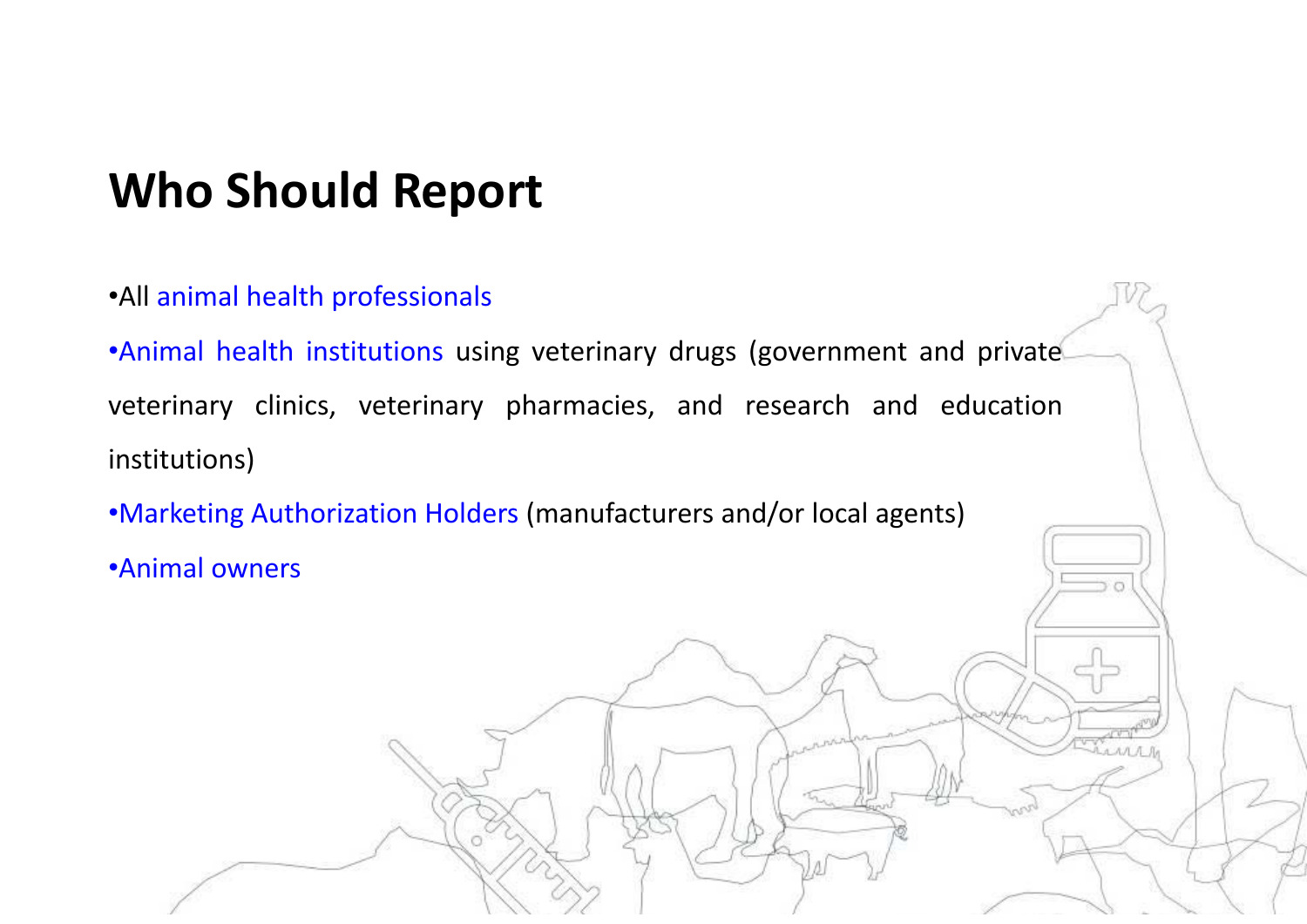# **What to Report**

- •Serious adverse events
- •Unexpected adverse events
- •Increase in frequency of <sup>a</sup> known adverse event
- •All suspected ADEs associated with drug-drug, drug-feed or drug-feed supplements interactions
- •An adverse event to veterinary drugs, which occurs in humans
- •Loss of expected efficacy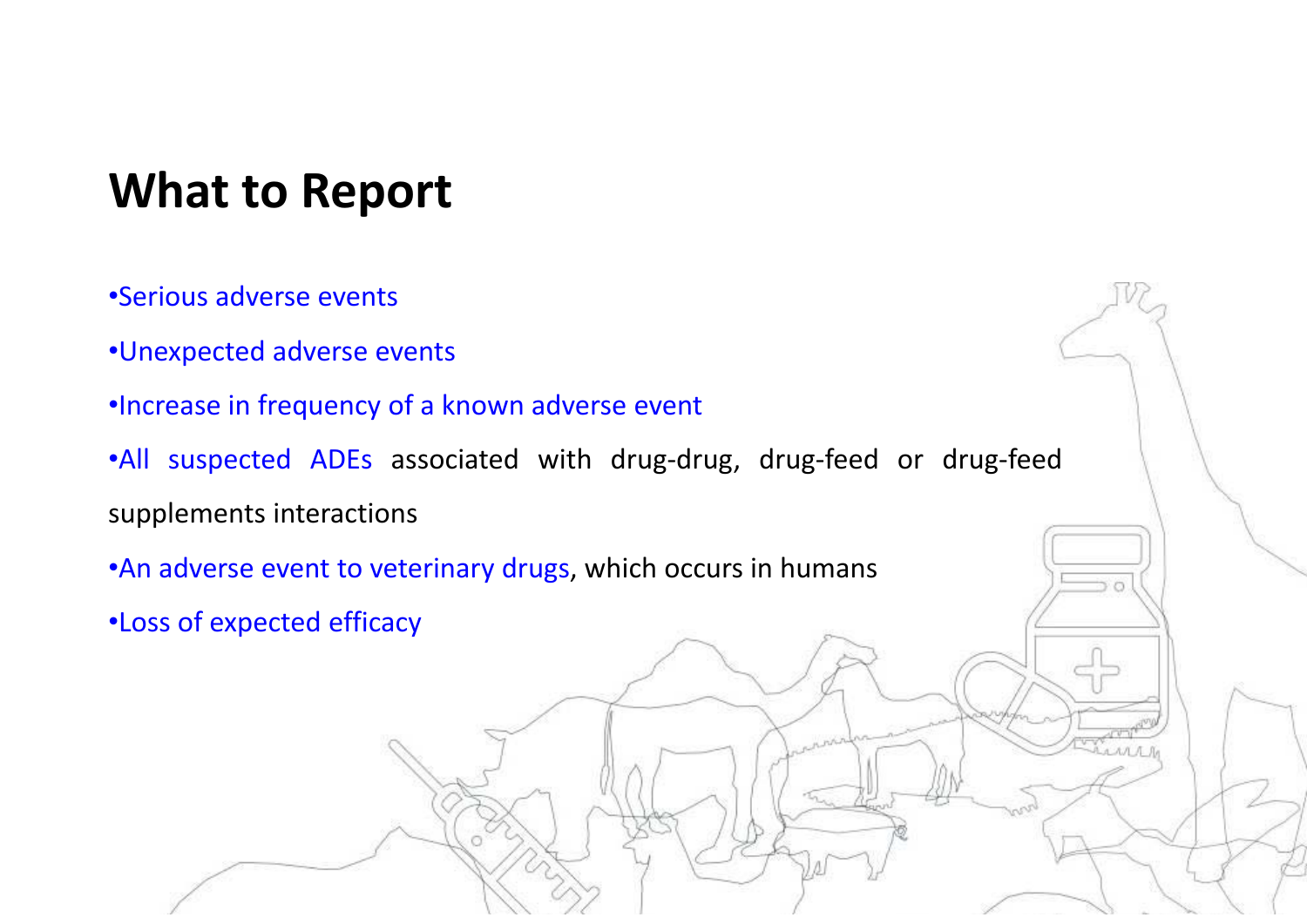# **How to report?**

•ADEs can be reported either directly to VDFACA or to the MAH.

- •VDFACA is currently using a standardized yellow form to receive reports
- The reporters can send ADE reports through free postage.
- Which can find it from VDFACA offices and regional and/or woreda animal health coordination offices and veterinary clinics,

•It can also be found in VDFACA website (http://www.vdfaca.gov.et). But not functional

- •Telephone: 8083 (free call)
- •ADE reports may be faxed in cases of perceived urgency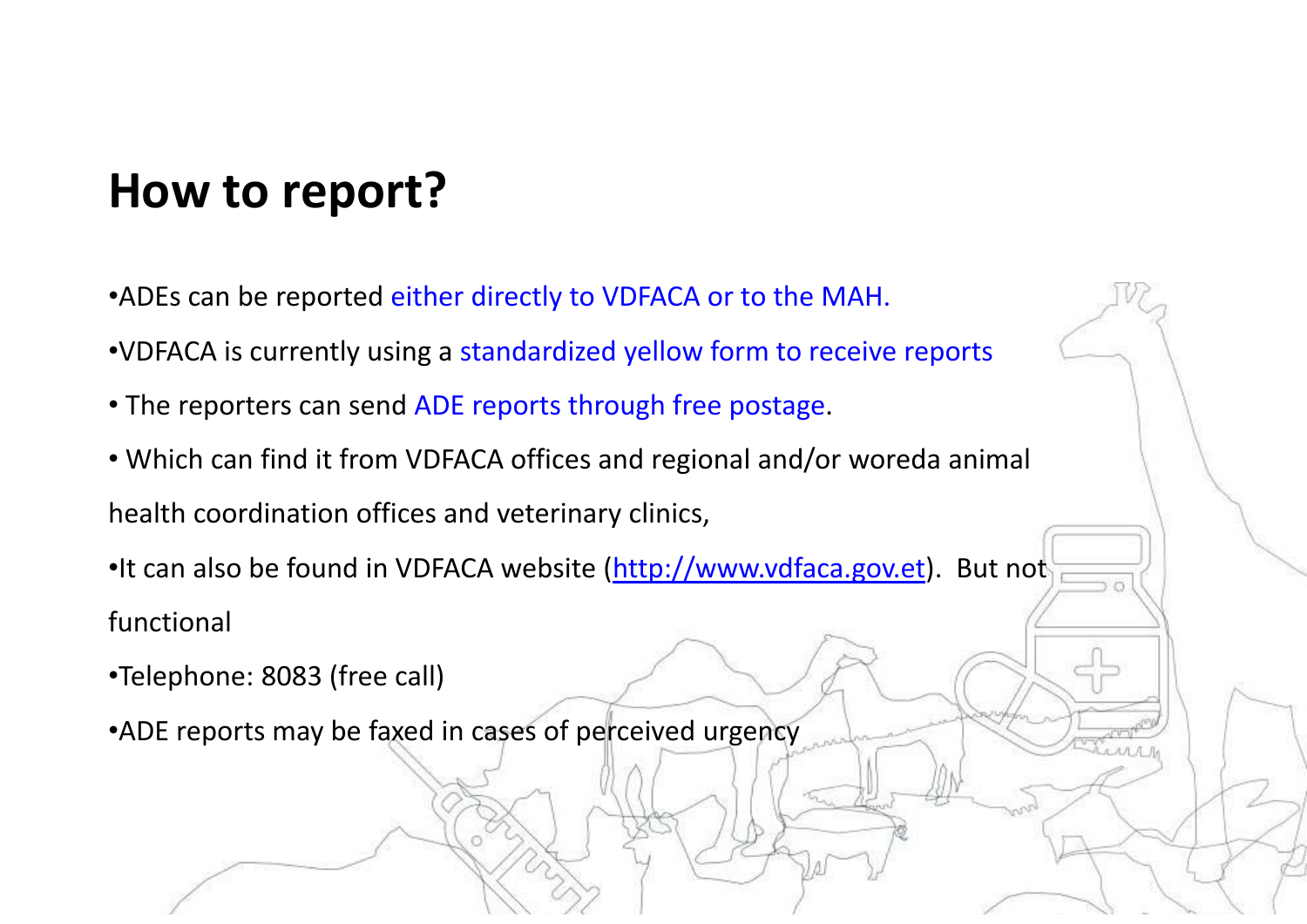#### **Report Management and Regulatory Actions**

| •Assign a case number                                 |  |
|-------------------------------------------------------|--|
| •Acknowledge receipt                                  |  |
| •Analysis of the report                               |  |
| •Causality assessment                                 |  |
| .Inform the MAH                                       |  |
| •Further active surveillance system                   |  |
| •Regulatory Actions (revoke or suspend authorization) |  |
| <b>•Filing</b>                                        |  |
|                                                       |  |
|                                                       |  |
|                                                       |  |
|                                                       |  |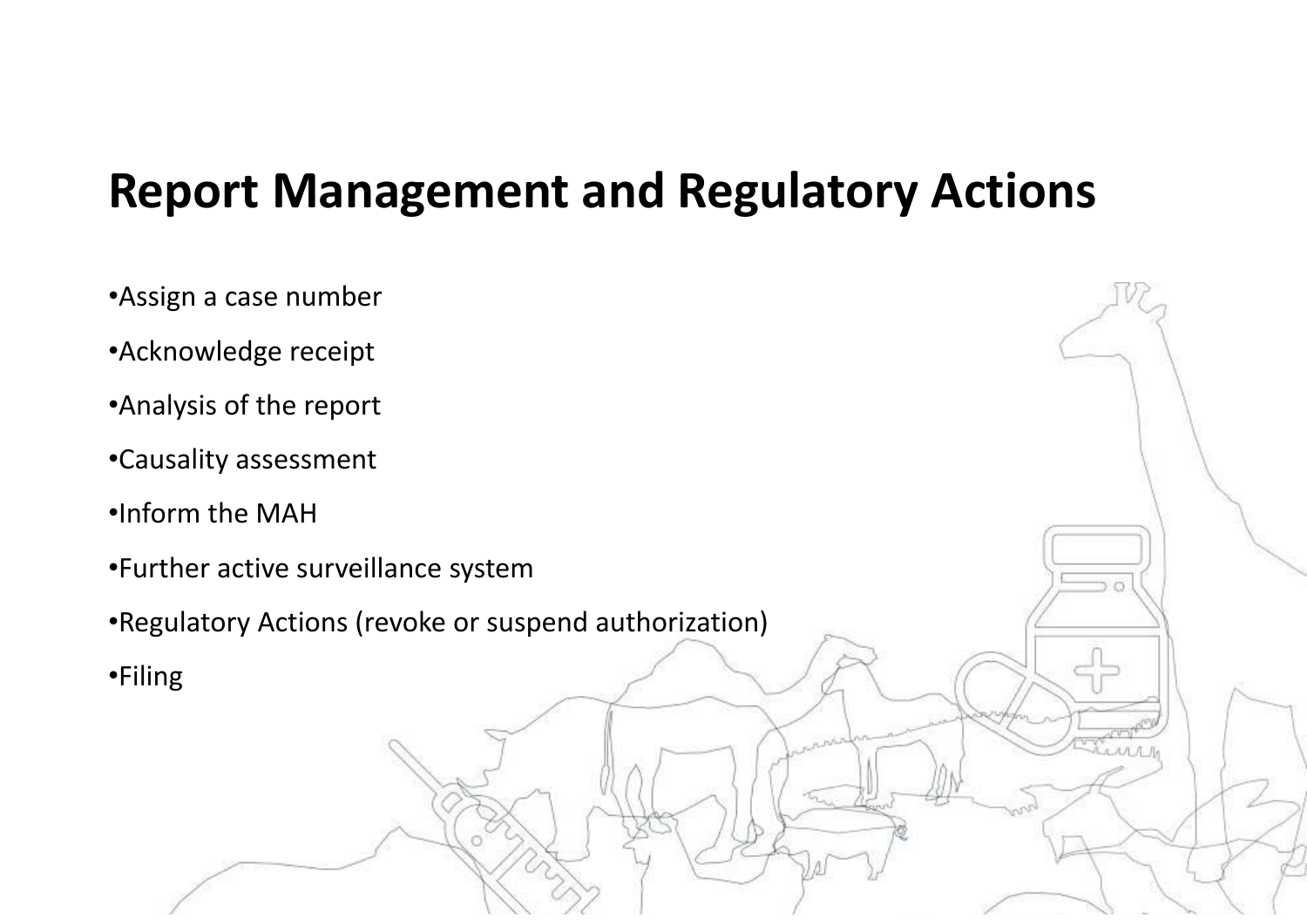| <b>1. Animal Information</b>                        |                              |                                   |                    |        |                                     |                                               |              |                                      |                                             |                                    |                  |  |
|-----------------------------------------------------|------------------------------|-----------------------------------|--------------------|--------|-------------------------------------|-----------------------------------------------|--------------|--------------------------------------|---------------------------------------------|------------------------------------|------------------|--|
| <b>Species/Breed</b>                                |                              | <b>Sex</b>                        | age                | weight |                                     | Physiological<br>condition (eg.<br>Pregnancy) |              | Number of animals<br>treated on this |                                             | Number<br>of<br>animals<br>reacted | Number of deaths |  |
| 2. The Adverse Drug Event                           |                              |                                   |                    |        |                                     |                                               |              |                                      |                                             |                                    |                  |  |
| Date of onset of an                                 |                              |                                   |                    |        |                                     |                                               |              |                                      |                                             |                                    |                  |  |
| adverse event                                       |                              | Description of the adverse event: |                    |        |                                     |                                               |              |                                      |                                             |                                    |                  |  |
| Duration of the event                               |                              |                                   |                    |        |                                     |                                               |              |                                      |                                             |                                    |                  |  |
| laboratory findings (if done)                       |                              |                                   |                    |        | <b>Postmortem findings (if any)</b> |                                               |              |                                      |                                             |                                    |                  |  |
| Lab test                                            |                              |                                   | Result             |        |                                     | test date                                     |              |                                      |                                             |                                    |                  |  |
|                                                     |                              |                                   |                    |        |                                     |                                               |              |                                      |                                             |                                    |                  |  |
|                                                     |                              |                                   |                    |        |                                     |                                               |              |                                      |                                             |                                    |                  |  |
| 3. Drugs suspected to have caused the adverse event |                              |                                   |                    |        |                                     |                                               |              |                                      |                                             |                                    |                  |  |
| <b>Trade and Generic Name:</b>                      |                              |                                   |                    |        |                                     | Manufacturer:                                 |              |                                      | <b>Batch Number:</b><br><b>Expiry Date:</b> |                                    |                  |  |
| <b>Route of Administration</b>                      |                              |                                   | Dose and Frequency |        | Date<br>Started/G<br>iven           |                                               | Date Stopped |                                      | <b>Reason for use</b>                       |                                    |                  |  |
| Details of products                                 |                              |                                   |                    |        |                                     |                                               |              | Drugs given after onset of           |                                             |                                    |                  |  |
| given concurrently                                  |                              |                                   |                    |        |                                     | the adverse event                             |              |                                      |                                             |                                    |                  |  |
| <b>4. Product Quality Problems</b>                  |                              |                                   |                    |        |                                     |                                               |              |                                      |                                             |                                    |                  |  |
| (Color change, change of odor, caking,              |                              |                                   |                    |        |                                     |                                               |              |                                      |                                             |                                    |                  |  |
| precipitation, incomplete packs, poor               |                              |                                   |                    |        |                                     |                                               |              |                                      |                                             |                                    |                  |  |
| packaging/labeling, etc.)                           |                              |                                   |                    |        |                                     |                                               |              |                                      |                                             |                                    |                  |  |
| <b>5. Lack of Expected Efficacy</b>                 |                              |                                   |                    |        |                                     |                                               |              |                                      |                                             |                                    |                  |  |
| <b>6. Reported by:</b>                              |                              |                                   |                    |        |                                     |                                               |              |                                      |                                             |                                    |                  |  |
| Name                                                |                              |                                   |                    | e-mail | Phone No.                           |                                               |              |                                      |                                             |                                    |                  |  |
| Profession/Qualification                            |                              |                                   |                    |        |                                     |                                               |              |                                      |                                             |                                    |                  |  |
| Working institution/office                          |                              |                                   |                    |        |                                     |                                               |              |                                      |                                             |                                    |                  |  |
| Date reported<br>L                                  | Signature:<br>171<br>11<br>L |                                   |                    |        |                                     |                                               |              |                                      |                                             | 11                                 |                  |  |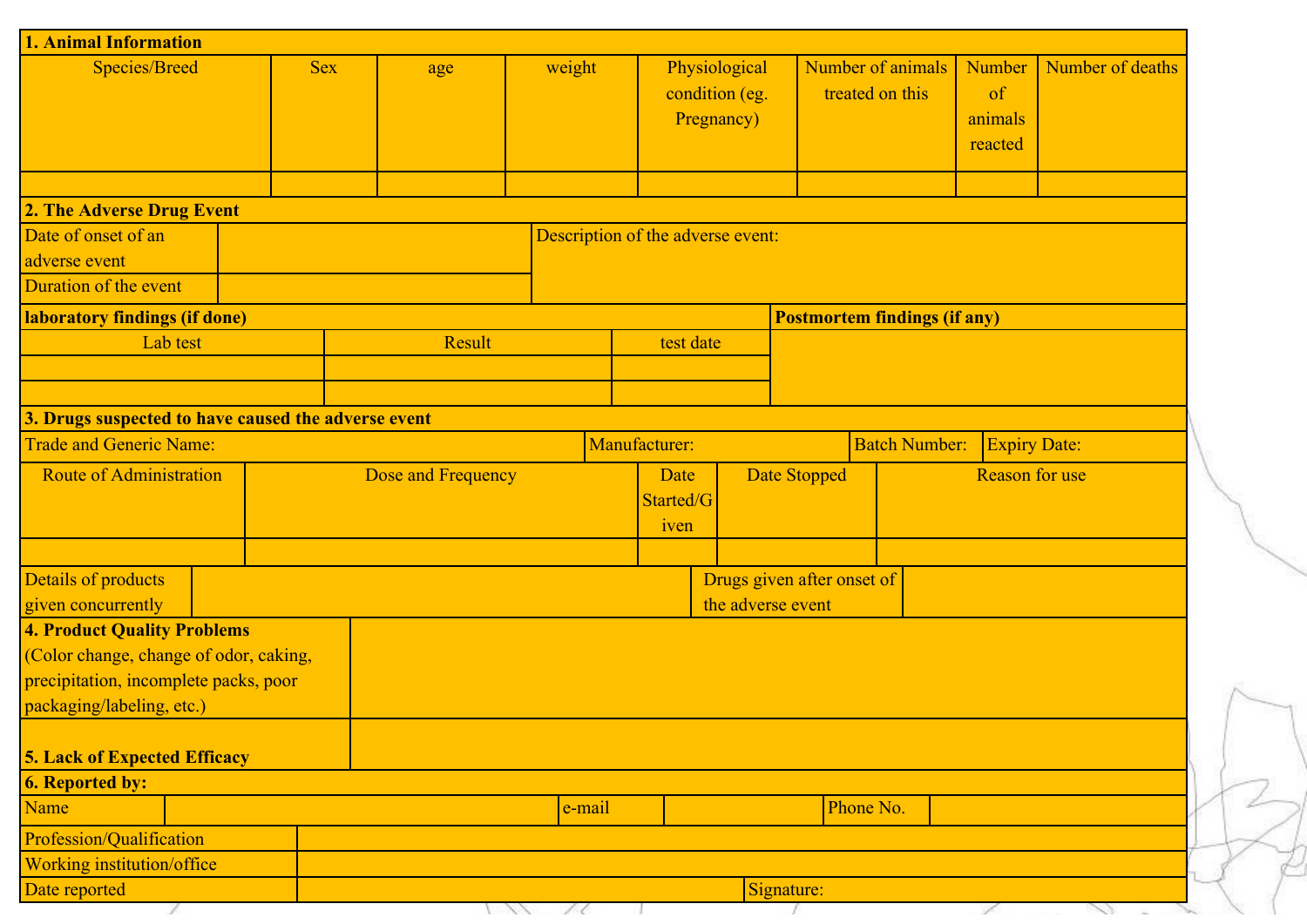# ADE reported drugs

- 1. Diazinone 30 No of death
- •The drug cheek for efficacy, safety and quality no problem was detected
- •The problem was due to incorrect dosage preparation
- • We recommend the manufacturer
	- •should have to prepare clear label for proper usage and
	- •should distribute the drug with some antidote.
- 2. Oxytetracycline 10% 8 No of death
- •The drug cheek for efficacy, safety and quality no problem was detected
- •The problem was due administration of two drug together
- 3. Oxytetracycline 20% (2) Label problem
- •The drug cheek for quality and strength was identified
- •Then the correct label was distributed to the area where the drug was distributed